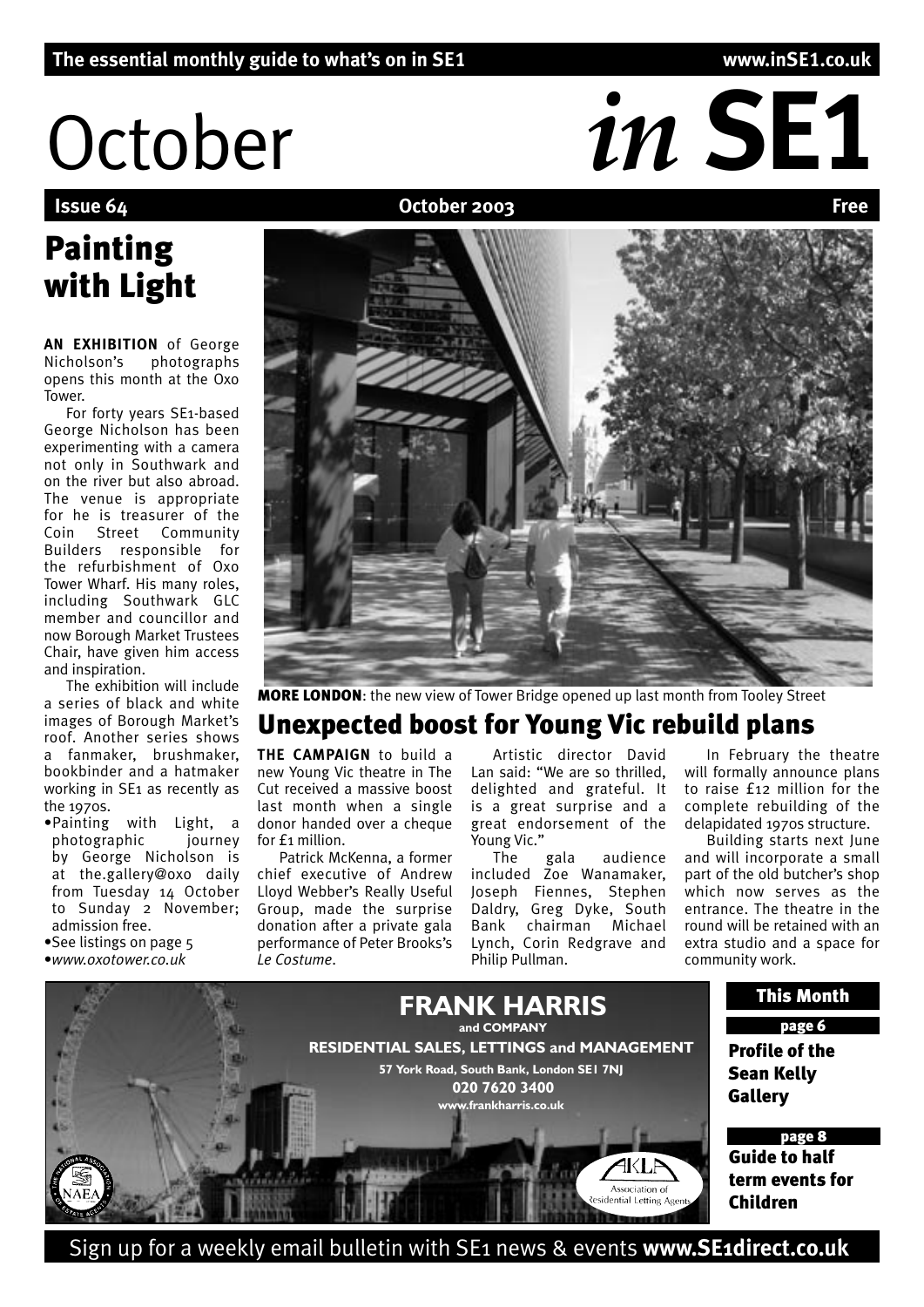*in* **SE1 OCTOBER 2003 www.***in***SE1.co.uk**

#### **27 Blackfriars Road London SE1 8NY**

TEL 020 7633 0766<br>Fax 020 7401 2521 020 7401 2521 EMAIL newsdesk@*in***SE1**.co.uk WEB www.*in***SE1**.co.uk

© 2003 Bankside Press www.banksidepress.com

**EDITOR** Leigh Hatts

PRODUCTION EDITOR James Hatts

**CONTRIBUTORS** Farouk Campbell Anne Critchley Crystal Lindsay Marion Marples Elizabeth Peasley Steven Schrimpf

PRINTED BY Copyprints Ltd, 1 Talbot Yard, SE1 1YP

# October *in* **SE1**

#### **ADVERTISING**

For details of our competitive rates call us for a rate card on 020 7633 0766 or email sales@*in***SE1**.co.uk

#### **SUBSCRIPTIONS**

To receive the next 12 issues by post in the UK please send a cheque for £6 to the address above, made payable to *in* **SE1**. Please specify starting issue.

#### **LISTINGS**

Details of events to be considered for inclusion next month should be sent by 15 October to the Listings Editor at the above address, or by fax or email.

#### **DISCLAIMER**

Every effort is made to ensure the accuracy of our listings and features but all details are subject to alteration by venues and organisers and no responsibility can be accepted for any inaccuracies.

# **SE1's hospitals to consult on bid for foundation status**

**GUY'S AND** St Thomas' Hospital NHS Trust has launched its public consultation on plans to become a Foundation Trust.

The consultation asks for views on proposed governance arrangements – the way that the NHS Foundation Trust would be set up and run.

Over a ten-week period, people will be asked their opinion on the proposed make up of the Members' Council – the name of the Board of Governors – and how the Council Members (or Governors) would be elected.

As part of the exercise, more than 200,000 leaflets will be distributed to

homes across Lambeth and Southwark seeking suggestions and ideas to help the Trust shape its plans. Leaflets will also be available from GP surgeries, libraries, local government offices and supermarkets. The consultation will end on 14 November.

The public consultation is being run jointly with King's College Hospital, which serves the same local communities in Southwark and Lambeth and is also hoping to become one of the first Foundation Trusts. The trust claims that this reflects its continuing commitment to work with its NHS partners.

*•www.guysandstthomas.nhs.uk*



 **The South Bank's best kept secret invites you to discover the charm of an** *authentic* **WINE BAR**

**We have an extensive range of over 100 different wines from the Old and New World**

**Luncheon and snacks available Open 10am till late Monday to Friday**

**ARCH 80, SCORESBY STREET, SOUTHWARK LONDON SE1 TEL: 020 7928 0905**

3 mins from Southwark station • 5 mins from Tate Modern

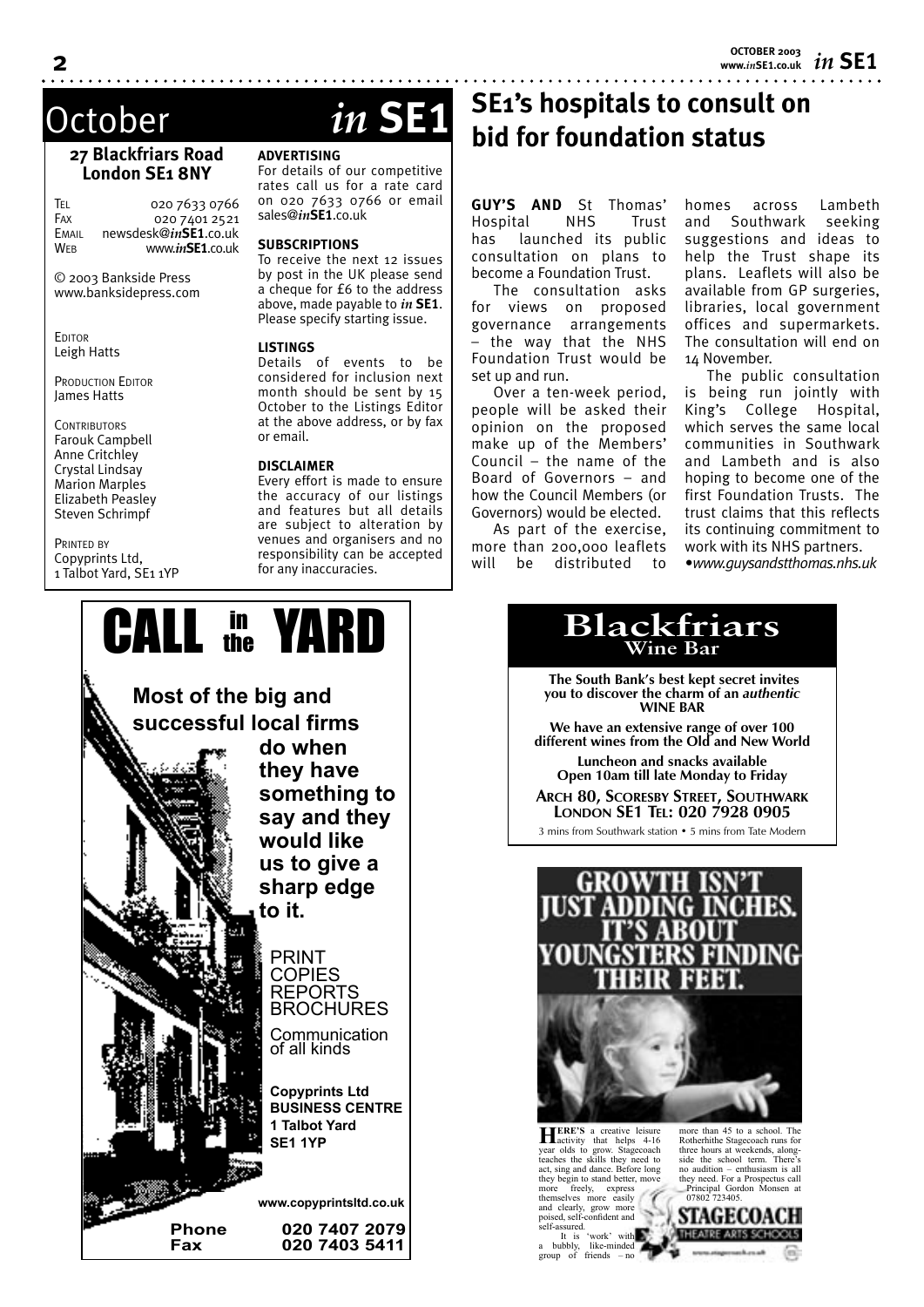# Borough Cafe

**THROUGH MOST** of last month flowers and Padre Pio candles have decorated the doorstep of the former Borough Café. The display marked the death of Amalia Moruzzi, who has died at home in Italy. For years she presided over the Park Street café which opened before first light for Borough Market traders. More recently film stars such as Sean Connery and Gwyneth Paltrow dined there whilst filming on location in the market.

# Hollywood comes to Clink Street

**A STREAM** of curious people and hopeful buyers flooded into Clink Street for the first open evening at Victor Wharf.

Reports that Hollywood actress Minnie Driver was after a £450,000 apartment in Victor Wharf have suddenly raised interest in the new development on the corner of Clink Street and Stoney Street.

The site was once the riverside kitchens of Winchester Palace where banquets were prepared for such guests as Henry VIII, Katharine of Aragon and Mary I and Philip II of Spain.

To the east of Victor Wharf concern has been expressed over the striking new seven-storey building rising behind the surviving 14th-century rose window of the palace hall. The architects for the fourteen apartment development are CZWG who have retained a listed wall in the entrance next to the Clink Prison Museum.

•*www.victorwharf.com*

## Canon Missioner

**BRUCE SAUNDERS**,<br>Southwark Cathedral's Cathedral's Canon Missioner, is to be the new Canon Pastor with responsibility for the Cathedral's parish.

He will also become Priest-in-Charge of St Hugh's in Crosby Row which has been transferred into the Cathedral's care. His new job includes helping to ensure that the Cathedral plays its part in the life of the local community.

# Queen's two visits to SE1

**THE QUEEN** is coming to SE1 on Tuesday 14 October to open the Women and War exhibition at the Imperial War Museum.

As a young princess, the Queen wore a soldier's uniform during the Second World War. Her duties included stripping down engines. At the museum she will be accompanied by Prince Philip and greeted by the Duke of Kent, President of the Board of Trustees. The

exhibition tells stories of women in war from the First World War to the present time.

The Queen and Prince Philip will return again a week later to open the National Art Collection Fund's Centenary Exhibition at the refurbished Hayward Gallery. The show includes the giant *Six Burghers of Calais* sculpture which has been brought from Westminster.

•*www.iwm.org.uk*



#### **London movie location books**

**BOROUGH MARKET** is consistently popular with filmmakers, so it is no surprise that the two guides to film locations in London published this month give good coverage to the SE1 area. Mark Adams' *Location Location* (New Holland, £12.99) has dedicated sections for Waterloo, Southwark and The Borough in the chapter on South East London. The pages of local interest are harder to find in the *Worldwide Guide to Movie Locations presents London* by Tony Reeves (Titan Books, £9.99) as the relevant chapter is titled "South-Central London: Wandsworth to Tooting". Reeves' book is the more comprehensive, and has plentiful black-andwhite photos of the locations. *Location Location* is glossier, with larger text and fewer pictures, but many of them are in colour. Reeves is certainly up-to-date with a reference to the Knight Bus's visit to Stoney Street in the forthcoming Harry Potter film.

•*www.inSE1.co.uk/books* JAMES HATTS



**[ SE1 Direct ]**

**The weekly email newsletter from the 'in SE1' team** 

**www.SE1direct.co.uk**

Rankside C

Trust C

G

Open Spaces ⊂

St George's Borough High Street on Tuesday 7 October at 7.30pm.<br>The Evening with Evening Dickens is part of the Harvest in the Borough festival at the church known to Charles Dickens. See listings on pages 6 to 8 for full details.

Orchestra

of the Age of

Enlightenment

**DICKENS' HYMN PREMIERE** The first performance of a children's hymn written by Charles Dickens takes place at

**MORE LONDON** The riverside More London development<br>alongside Hay's alongside Galleria has opened to the public. The main pedestrian route has an artificial stream fed by the fountains on a viewpoint beside the City Hall scoop. New shops due to open include Marks & Spencer and Caffè Nero. A large supermarket will open next year.

 **SE1 Snippets > > > > >**

**WATERLOO BUS STATION** Transport for London is planning a new bus station for the north end of Waterloo Road opposite St John's Church. Until the mid-1990s the site was occupied by the Festival of Britain shops. The bus station, which opens next April, will eventually be roofed. The design includes a covered way to the Hole in the Wall pub.

Tabard Street is the CAMRA London Pub of the Year 2003. Earlier this year the Victorian pub, noted for its food, won the South East London Pub of the Year Award. The pub is now through to the final of the National Pub of the Year. The certificate will be presented at a ceremony next month. •*www.camra.org.uk*

**ROYAL OAK VICTORY** The Royal Oak in



Schütz *Motets from Geistliche Chormusik* Gabrieli *Canzonas a6 and a8* Schütz *Musikalische Exequien*

> Sir Roger Norrington conductor Choir of the Enlightenment

#### **Southwark Cathedral**

**Fri 3 Oct 2003 at 8.00pm** (free pre-concert event at 7.00pm) Tickets £5-£25 020 7960 4242 and on the door. www.oae.co.uk



This rewarding post will give you scope to turn garden history and local needs into a reality for modern Bankside. Your solid experience managing contracts, budgets, and timescales will be combined with an ability to listen to people, solve problems and communicate effectively.

Further information and an application form are available by email on info@bost.org.uk, or by sending an A4 SAE (41p) to Bankside Open Spaces Trust, 5 King James Street, London, SE1 0RU.

*Closing Date: 6.10.03 This post is initially a fixed term contract for 28 months.*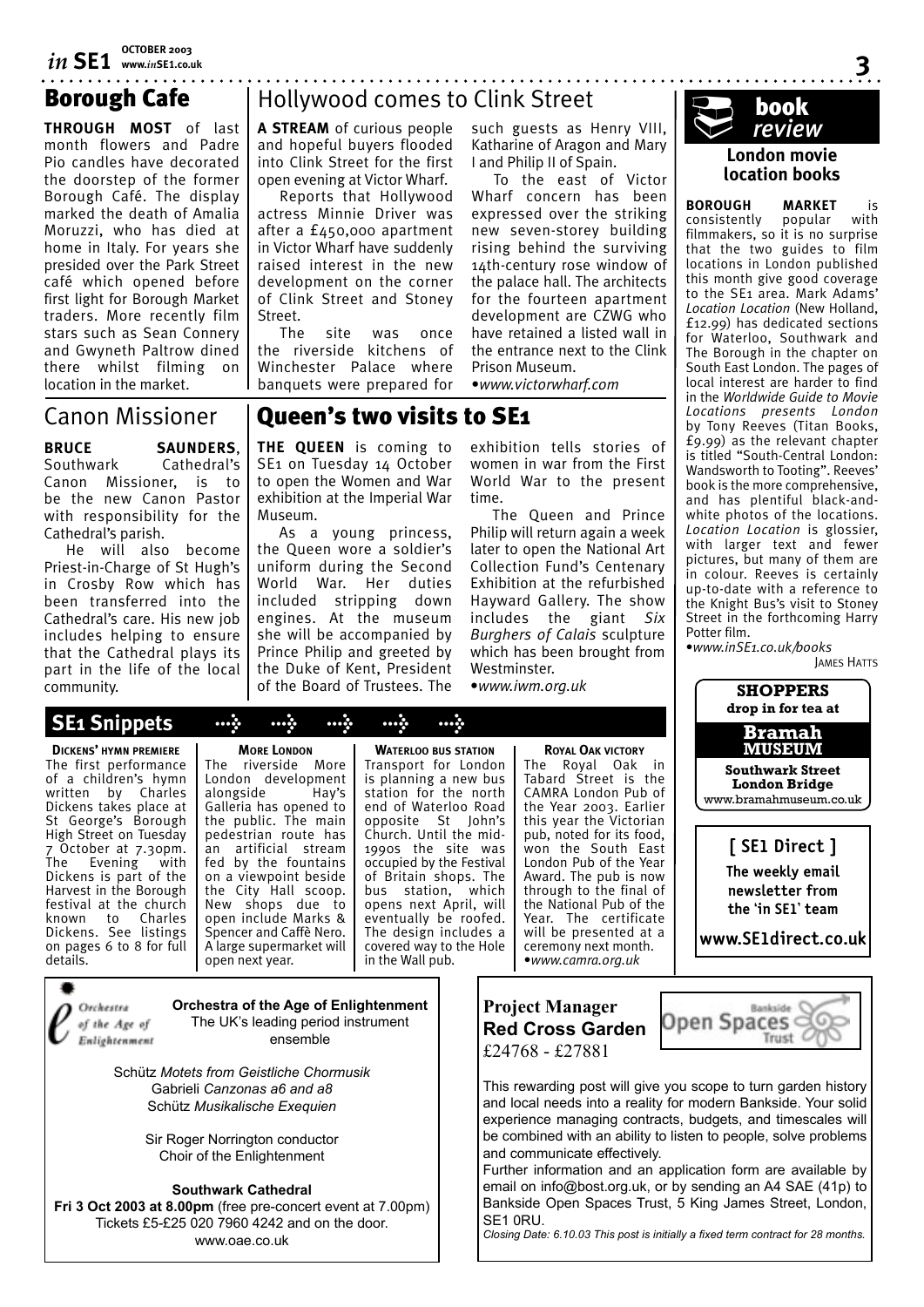# movie k *review*

**4**

#### **Ghosts of the Abyss at the BFI London IMAX**

**GHOSTS OF** *the Abyss* is James Cameron's IMAX-exclusive 3D documentary of the legendary Titanic that inspired his signature film, with Cameron leading another expedition to the wreckage. He blends animations with dramatised recreations. The effect is a continuously shifting visual focus that reverts the film toward the tragedy of the lives lost when the ship sank rather than drifting too far into simple historic significance. His final product is a film that combines the historical accuracy and theatrical simplicity of a documentary with the dramatic grip of a Hollywood production, educating the audience on the history of the Titanic. In order to convince the audience they are not in a history lesson and lose interest, he ingeniously<br>incorporates melodramatic melodramatic subplots that focus on many of the passengers, crew, ship designers, heroes and villains. In spite of an unsuccessful attempt at subtlety, he somehow manages to craft a really captivating film.

STEVEN SCHRIMPF



#### **The Garrison Bermondsey Street**

**THE GARRISON** in Bermondsey Street is the Honest Cabbage relaunched by a new team.

The new name is unique but then this is very unusual pub. It is busy on weekend lunchtimes with people enjoying brunch. This weekend menu includes scrambled eggs and smoked salmon (£5.50) and Scotch pancakes with maple syrup (£3.50). Snacks include Welsh Rarebit (£2.50). There is even beans on toast (£2.50).

The main menu has sea bass (£12) and a beetroot salad with potatoes, hard boiled egg and horseradish cream and chives.

The decor is simple and cool with stripped boards on the floor. The splendid toilets are worth visiting if you want to feel that you are on a liner.

The warm bread and butter brought to you while you wait for your order cannot fill a very long gap. So it is rather disconcerting to find that the bill includes an 'optional' £2 for service. •99 Bermondsey Street •12 noon-11pm

•T 020 7089 9355

### **Menier Theatre**

51-53 Southwark Street T 020 7403 5893 w.menier.org.uk

#### **Monday 13 October to Thursday 6 November**

#### **THE MASTER & MARGARITA**

*Mon-Sat 7.30pm (Sat matineé 2.30pm; Sun 5pm); £15 (conc £10)* Cherub Company presents a farcical allegory of good and evil based on Mikhail Bulgakov's cult novel adapted by Andrew Visnevski. Played out in a vaudeville-like setting, only Satan, in the guise of a magician, can deal out justice to a world turned against its better self. It has shockingly daring imagery, an aura of surrealism, and an uncompromising outlook upon the deserved comeuppance dealt out to a despondent, corrupt, and cowardly society.

#### **Tuesday 28 October to Sunday 2 November**

#### **AKHMATOVA'S SALTED HERRING**

*Tue-Sat 7.30pm; Sat matineé 2.30pm & 7.30pm; Sun 5:30pm; £15 (conc £10)* Specially commissioned by Jeff Lewis, this is a moving testimony to the plight of Soviet artists under Stalin, and to the enduring power of the written word. Tormented in their lives, hounded, silenced, tortured, murdered, or driven to suicide, the creative genius of Meyerhold, the voices of Mayakovsky, Mandelstam, Tsvetaeva, Pasternak, and Akhmatova resound behond the boundary of political terror or time.

#### \_\_\_\_\_\_\_\_\_\_\_\_\_\_\_\_\_\_\_\_\_\_\_\_\_\_\_\_\_\_\_\_\_\_\_ **Royal National Theatre**<br>South Bank T 020 7

T 020 7452 3000 www.nationaltheatre.org.uk

#### **Until Thursday 2 October**

**POWER** *Cottesloe Theatre; 7.30pm; £10-£25* A new play about the rise and fall of Nicolas Fouquet, chief financier to Louis XIV.

#### **Until Saturday 4 October EDMOND**

*Olivier Theatre; 8pm; call to check dates; £10*

Kenneth Branagh makes his NT debut in the title role of this play by David Mamet This production is sold out. Day seats are sold from 10am on the day of performance in person only from the box office.

#### **Until Saturday 18 October THREE SISTERS**

*Lyttelton Theatre; 7.15pm; £10-£34* A new version by Nicholas Wright of Anton Chekhov's play. Four young people are left stranded in a provincial backwater after the death of their father, an army general. They focus their dreams on returning to Moscow, a city remembered through the eyes of childhood as a place where happiness is possible.

#### **Until Tuesday 28 October HIS GIRL FRIDAY**

*Olivier Theatre; 7.30pm; £10-£25* Tale of politics, media, and murder conglomerates at a wedding banquet. He'll stop at nothing to block his ex-wife's wedding. She'll sell her soul for a scoop. He'd kill his mother to get elected. He shot a man because he could.

#### **Until Wednesday 19 November**

**TALES FROM THE VIENNA WOODS** *Olivier Theatre; 7:30pm; £10-£25* A new version by David Harrower of the folk play by Odon von Horvath. A community steeped in bigotry concerns itself with love affairs, petty squabbles, jealousies and personal tragedy. Meanwhile, society at large, haunted by inflation, goes reeling towards Fascism.

#### **Until Tuesday 30 December DEMOCRACY** Theatre **DEMOCRACY** DEMOCRACY **Theatre Cinema**

*Cottesloe Theatre; 7.30pm; £10-£25* Première of a play by Michael Frayn based on the true story of Willy Brandt's office which included a spy. \_\_\_\_\_\_\_\_\_\_\_\_\_\_\_\_\_\_\_\_\_\_\_\_\_\_\_\_\_\_\_\_\_\_\_

**Shakespeare's Globe**<br>New Globe Walk **T** 020 T 020 7401 9919 ww.shakespeares-globe.org

#### **Until Sunday 12 October**

**TWELFTH NIGHT**

*7pm; from £5* Limited to 12 performances as a "sendoff" to The Globe Theatre Company's acclaimed production of *Tweflth Night*  before setting out on a coast-to-coast US tour.  $\_$ 

#### **Southwark Playhouse**

62 Southwark Bridge Rd T 020 7620 3494 www.southwarkplayhouse.co.uk

#### **Until Saturday 11 October THE DOUBLE BASS**

*Mon-Sat 7.30pm; Mon £5; Tue-Sat £10 (conc £6)*

The double bass is as vital to the orchestra as the dustman is to society but does he have a voice? A humorous and poignant allegory of the downtrodden crying out to be heard. By Patrick Suskind, author of Perfume. Translated by Michael Hofmann. Directed and designed by Andy Serkis (Gollum of the *Lord of the Rings* trilogy). Post show discusions with Andy Serkis on Monday 6, Tuesday 7 and Thursday 9 October.

#### **Tuesday 14 October to Saturday 1 November HELLO & GOODBYE**

*Mon-Sat 7.30pm; Mon £5; Tue-Sat £10 (conc £6)*

Play by Athol Fugard. A raw and profound autobiographical masterpiece making its return to the London stage after 25 years. Port Elizabeth, South Africa. Johnnie is alone at the family home, surrounded by squalor, when a near stranger arrives... In one tense and desperate night a sibling reunion evokes passionate childhood memories as buried secrets come alive once again. Fugard dramatically captures the explosive conflict that emerges when family ties are fully exposed.  $\_$ 

**Union Theatre**<br>
reet To20 7261 9876 204 Union Street www.uniontheatre.freeserve.co.uk

#### **Until Saturday 18 October STATIC**

*Tue-Sat 7:30pm; £9.50 (conc £7.50)* Two's Company theatre group presents its second production. Play by Ben Glanfield. Directed by Jane D.Clarke.  $\_$ 

**Young Vic**<br>66 The Cut T 020 7928 6363

www.youngvic.org

#### **Until Saturday 11 October WHEN THE WORLD WAS GREEN**

*Mon-Sat 7.45pm; £10.50* A chef is in jail for poisoning a man and then he has a visitor. By Joseph Chaikin who died this year and Sam Shepard.

#### **Until Saturday 25 October ROMEO & JULIET**

*Mon-Sat 7.30pm (also 2.30pm on Sat 18 & 25); £20 (conc £10 & £15)* Vesturport, Iceland's most inventive young theatre company, combine hair-raising, high spectacle aerobatics and split-second circus skills to create an electrifying production of William Shakespeare's famous play. Described as a "high-octane encounter between Shakespeare's 'starcross'd lovers". Originally co-produced by Reykjavik City Theater and The Icelandic Dance Company.

**BFI London IMAX Cinema** The Bullring, South Bank T 020 7902 1234 www.bfi.org.uk/imax *Screenings daily 10.30am-9.30pm; £7.10 (conc £5.95; child £4.95)*

#### **MYSTERIES OF EGYPT 2D (U)**

The Nile River Valley cuts an emerald swath through the desert sands. With its dedicated team of scientists, Mysteries of Egypt explores the magnificent architectural feats, awe-inspiring legends, and amazing history of the ancient Egyptian civilization. Float down the lush Nile and soar over the Valley of the Kings, as stars Omar Sharif and Kate Maberly explore the latest discoveries and uncover many of the mysteries that surround these ancient peoples.

#### **GHOSTS OF THE ABYSS 3D (U)**

Academy Award-winning director and master storyteller James Cameron takes you back to the site of his greatest inspiration - the legendary wreck of the Titanic.

#### **EVEREST (U)**

The dramatic true story of a team of climbers who fifty years ago found hope, strength and triumph in the wake of tragedy. Their successful ascent of Mount Everest just days after fellow mountaineers and friends died there, is a compelling story about the human spirit and a mountain they love, respect and sometimes fear.

#### **SPACE STATION 3D (U)**

Prepare for the launch of Space Station 3D, the first-ever live action IMAX movie to be filmed in space. Using incredible 3D technology the film tells the amazing story of the greatest engineering feat since a man landed on the moon.

#### **INTO THE DEEP 3D (U)**

A magical underwater world. Enjoy a close shave with a shark, play hide and seek with the sea lions and marvel at the richness of life beneath the waves.

#### **CYBERWORLD 3D (PG)**

Come face to face with your favourite characters - Bart and Homer Simpson, 'Z' from Antz - as they leap out of Britain's biggest screen.

#### **THE MATRIX RELOADED 2D (15)**

The second chapter of the Wachowski Brothers' trilogy in IMAX DMR format. Neo (Keanu Reeves) assumes greater command of his extraordinary powers, as the last human enclave on Earth falls under siege from 250,000 Sentinels programmed to destroy mankind. Special times and prices apply.

#### **HAUNTED CASTLE 3D (PG)**

A 3D visual extravaganza as you join Johnny, a young musician who has inherited an imposing castle from his late estranged mother. However, when he visits his inheritance, he discovers that things are not as they appear.

#### $\_$ **National Film Theatre**<br> **South Bank T** 020 7 T 020 7887 8888

www.bfi.org.uk/nft

#### **Tuesday 7 October MYSTIC RIVER & CLINT EASTWOOD INTERVIEW**

*NFT1; 6:10pm; £18.20 (conc £12.50)* The film is another of the director's dark, thought-provoking, and dramatically intense studies of the effects of violent crime, guilt, and retributive vengeance on individuals and the community at large carried on in the tradition of Eastwood's previous film *Blood Work*. Approximately 135 minutes.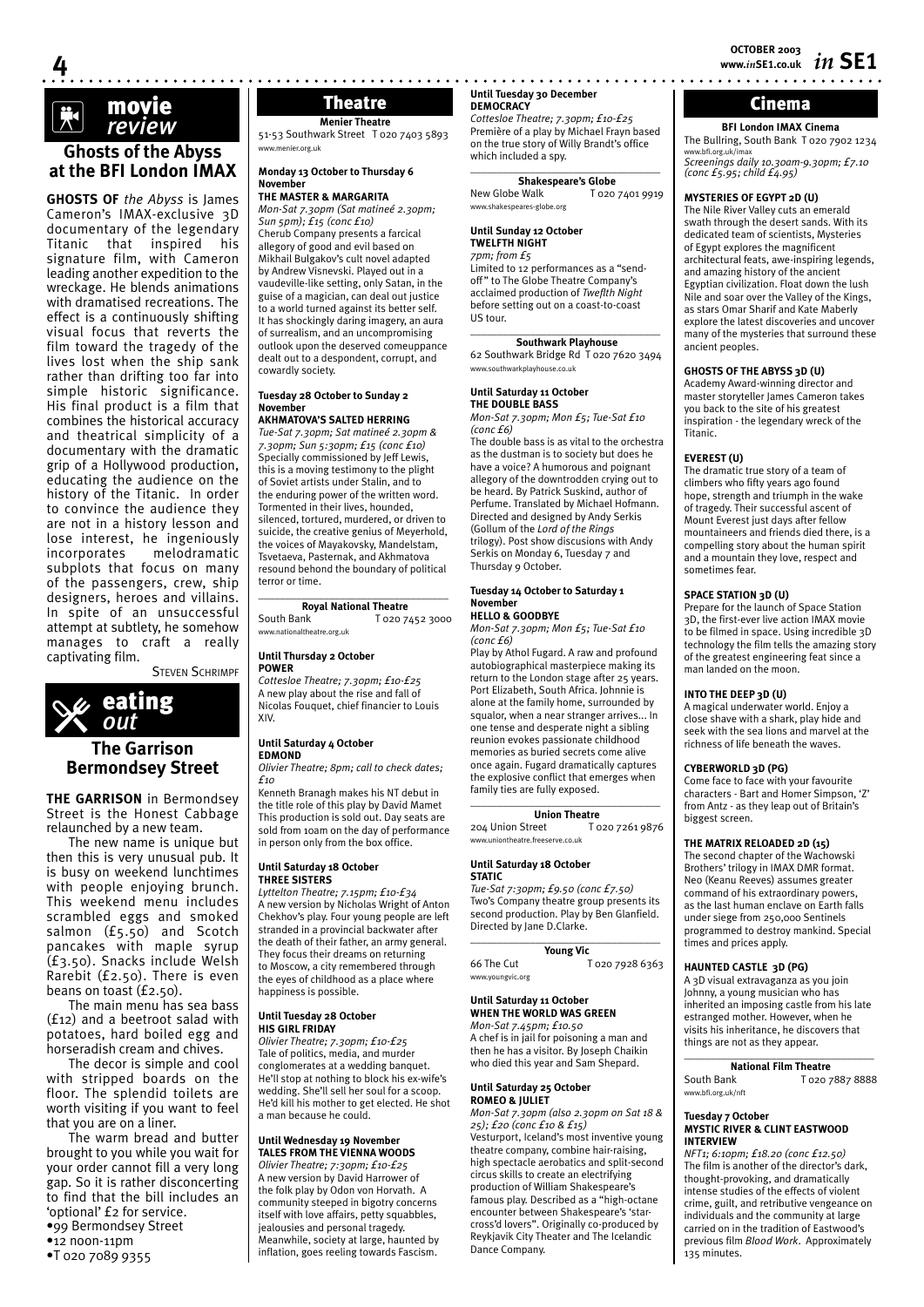#### Exhibitions

**Bankside Gallery**<br>20 I Gozdet Hopton Street T 020 7928 7521 idegallery.cor *Tue-Fri 10am-5pm (weekends 11am-5pm);* 

*£3.50 (conc £2)*

**Friday 10 October to Sunday 2 November RWS AUTUMN EXHIBITION** The centrepiece is work by Richard Sorrell.  $\overline{\phantom{a}}$  ,  $\overline{\phantom{a}}$  ,  $\overline{\phantom{a}}$  ,  $\overline{\phantom{a}}$  ,  $\overline{\phantom{a}}$  ,  $\overline{\phantom{a}}$  ,  $\overline{\phantom{a}}$  ,  $\overline{\phantom{a}}$  ,  $\overline{\phantom{a}}$  ,  $\overline{\phantom{a}}$  ,  $\overline{\phantom{a}}$  ,  $\overline{\phantom{a}}$  ,  $\overline{\phantom{a}}$  ,  $\overline{\phantom{a}}$  ,  $\overline{\phantom{a}}$  ,  $\overline{\phantom{a}}$ 

**Bankside Restaurant** 32 Southwark Bridge Rd T 020 7633 0011 www.banksiderestaurants.co.uk

#### **Until Saturday 18 October**

**TAKING LONDON** *Mon-Sat 12-3pm & 6-10.30pm (Sun 9.30pm); free* Photographs by Steve Hollingshead.

#### \_\_\_\_\_\_\_\_\_\_\_\_\_\_\_\_\_\_\_\_\_\_\_\_\_\_\_\_\_\_\_\_\_\_\_ **Bermondsey Street**

126 Bermondsey Street T 020 7403 3941 www.djn.co.nz *Sat & Sun 12-6pm; free*

**Until Sunday 19 October DRAWINGS & PHOTOGRAPHS** Work by Daniel James Newman.

\_\_\_\_\_\_\_\_\_\_\_\_\_\_\_\_\_\_\_\_\_\_\_\_\_\_\_\_\_\_\_\_\_\_\_ **Cotton's Atrium** London Bridge City T 020 8366 4068 *Daily 7am-10pm; free*

www.haysgalleria.co.uk

**Sunday 19 October to Saturday 1 November LONDON INDEPENDENT PHOTOGRAPHY** See *www.londonphotography.org.uk*

#### $\overline{\phantom{a}}$  , where  $\overline{\phantom{a}}$  , where  $\overline{\phantom{a}}$  , where  $\overline{\phantom{a}}$ **Design Museum**<br>Shad Thames To 8

Shad Thames T 0870 833 9955 www.designmuseum.org *Daily 10am -6pm (last admission 5.15pm); £6 (conc £4)*

**Until Sunday 12 October WHEN FLAMINIO DROVE TO FRANCE** Classic cars designed by Flaminio Bertoni.

**Until Sunday 26 October A CENTURY OF CHAIRS** A chance to sit on landmark chairs.

**Until Sunday 26 October HELLA JONGERIUS** Work by the Dutch designer.

**Saturday 18 October to Sunday 30 November ABRAM GAMES** Designer of Festival of Britain posters.

**Until Sunday 4 January SOMEWHERE TOTALLY ELSE** European design show.

\_\_\_\_\_\_\_\_\_\_\_\_\_\_\_\_\_\_\_\_\_\_\_\_\_\_\_\_\_\_\_\_\_\_\_ **fa projects**

Bear Gardens T 020 7928 3228 www.faprojects.com *Tue-Fri 10am-6pm; Sat 12 noon-5pm*

**Until Saturday 11 October LOST IN JERSEY CITY** Work by Ellen Cantor and Joseph Grigely. \_\_\_\_\_\_\_\_\_\_\_\_\_\_\_\_\_\_\_\_\_\_\_\_\_\_\_\_\_\_\_\_\_\_\_

**Fashion & Textile Museum** 83 Bermondsey Street T 020 7403 0222 www.ftmlondon.org *Tue-Sun 11am-5.45pm; £6 (conc £4)*

**Until Sunday 2 November MY FAVOURITE DRESS** The 20th century's leading designers.

#### \_\_\_\_\_\_\_\_\_\_\_\_\_\_\_\_\_\_\_\_\_\_\_\_\_\_\_\_\_\_\_\_\_\_\_ **Florence Nightingale Museum**<br>Lambeth Palace Road \_\_ T 020 7620 T 020 7620 0374 w.florence-nightingale.co.uk

*Mon-Fri 10am-5pm; Sat & Sun 11.30am-4.30pm; £4.80 (conc £3.80)*

**Wednesday 1 to Friday 31 October MARY SEACOLE** Special display for Black History Month on the celebrated Crimean War nurse.

**Gallery 33** 33 Swan Street T 020 7407 8668

*Mon-Fri 10am-5pm; free* **Wednesday 1 to Friday 31 October** 

**LONDON BRIDGES** Heidi Ferdi.  $\overline{\phantom{a}}$  , and the set of the set of the set of the set of the set of the set of the set of the set of the set of the set of the set of the set of the set of the set of the set of the set of the set of the set of the s

**The Glass Art Gallery** Weston Street T 020 7403 7555 www.londonglassblowing.co.uk *Mon-Fri 10am-5pm; free*

**Monday 20 October to Sunday 7 December HAIKU & GLASS** Glass artists paired with poets.

 $\overline{\phantom{a}}$  , and the set of the set of the set of the set of the set of the set of the set of the set of the set of the set of the set of the set of the set of the set of the set of the set of the set of the set of the s

**Hayward Gallery**<br>South Bank Centre **T102**  $T_{020}$  7921 0600 www.hayward.org.uk *Daily 10am-6pm (Tue & Wed 8pm); £9 (conc £6)* 

**Thursday 23 October to Sunday 18 January SAVED!**

Works from the National Art Collections Fund. \_\_\_\_\_\_\_\_\_\_\_\_\_\_\_\_\_\_\_\_\_\_\_\_\_\_\_\_\_\_\_\_\_\_\_

**Imperial War Museum**<br>Lambeth Road To20 T 020 7416 5320 www.iwm.org.uk *Daily 10am-6pm; free* 

**Wednesday 15 October to Sunday 18 April WOMEN & WAR** *£7; (conc £5)*

Most ambitious exhibition on this theme.

#### **Thursday 23 October to Sunday 25 January**

**RAVILIOUS: IMAGINED REALITIES** Marking the centenary of the artist's birth.  $\overline{\phantom{a}}$  , and the set of the set of the set of the set of the set of the set of the set of the set of the set of the set of the set of the set of the set of the set of the set of the set of the set of the set of the s **Jerwood Space**

171 Union Street T 020 7654 0171 www.jerwoodspace.co.uk *Daily 10am-6pm; Sun 1-6pm; free*

**Until Sunday 12 October THE JERWOOD DRAWING PRIZE 2003** Shortlisted and winning entries. \_\_\_\_\_\_\_\_\_\_\_\_\_\_\_\_\_\_\_\_\_\_\_\_\_\_\_\_\_\_\_\_\_\_\_

**Llewellyn Alexander Fine Paintings** The Cut T 020 7620 1322 www.llewellynalexander.com *Mon-Sat 10am-7pm; free*

**Thursday 2 to Saturday 18 October DAVID NAPP** Oils and pastels of France and Italy.

**Thursday 23 October to Friday 7 November THREE ARTIST SHOW**

Ron Bone, Austin Moseley & Mary Carter.  $\overline{\phantom{a}}$  , and the set of the set of the set of the set of the set of the set of the set of the set of the set of the set of the set of the set of the set of the set of the set of the set of the set of the set of the s

**Menier Gallery** 51-53 Southwark Street T 020 7403 5893 www.menier.org.uk

**Sunday 5 to Saturday 11 October DAVID WHITE** *10am-6pm; free* An exhibition by young English artists.

**Morley Gallery** 61 W'minster Bridge Rd T 020 7450 9226 www.morleycollege.ac.uk *Mon-Fri 111am-6pm; Sat 12-4pm; free*

\_\_\_\_\_\_\_\_\_\_\_\_\_\_\_\_\_\_\_\_\_\_\_\_\_\_\_\_\_\_\_\_\_\_\_

**Until Wednesday 22 October VISUAL ART TUTOR EXHIBITION**  Papermaking, printmaking and bookbinding

**Purdy Hicks Gallery** 65 Hopton Street T 020 7401 9229 www.purdyhicks.com *Mon-Fri 10am-5.30pm (Wed 7pm); Sat & Sun 12 noon-5pm; free*

 $\overline{\phantom{a}}$  , and the set of the set of the set of the set of the set of the set of the set of the set of the set of the set of the set of the set of the set of the set of the set of the set of the set of the set of the s

**Until Saturday 11 October ARTURO DI STEFANO** New work by Arturo di Stefano. **Royal National Theatre**<br>**Royal National Tozo** 

T 020 452 3400 www.nationaltheatre.org.uk *Daily; free*

#### **Until Monday 27 October**

**SPEED** History of motor racing in photographs.

 $\_$ **Saatchi Gallery** County Hall T 020 7823 2363 www.saatchi-gallery.co.uk *Daily 10am-8pm (Fri & Sat 10pm); £8.50 (conc £6.50)*

**Until 2004**

**CHAPMAN BROTHERS: RETROSPECTIVE** Second main exhibition at new gallery.

 $\overline{\phantom{a}}$  , and the set of the set of the set of the set of the set of the set of the set of the set of the set of the set of the set of the set of the set of the set of the set of the set of the set of the set of the s **Shakespeare's Globe Exhibition** Bankside T 020 7902 1500 www.shakespeare-globe.org *Daily 9am-5pm; £8 (conc £6.50; child £5.30)*

#### **Until Sunday 12 October SHAKESPEARE'S RIVALS**

Theatre business in Shakespeare's London \_\_\_\_\_\_\_\_\_\_\_\_\_\_\_\_\_\_\_\_\_\_\_\_\_\_\_\_\_\_\_\_\_\_\_

| <b>Tate Modern</b>                    |                 |
|---------------------------------------|-----------------|
| Bankside                              | T 020 7887 8008 |
| www.tate.org.uk                       |                 |
| Daily 10am-6pm (Fri & Sat 10pm); free |                 |

**Thursday 2 October to Sunday 4 January SIGMAR POLKE**

*£8 (conc £6; joint ticket with Common Wealth £10)* Many works in the UK for the first time.

**Wednesday 22 October to Sunday 28 December COMMON WEALTH** *£6 (conc £5; joint ticket with Sigmar Polke £10)*

Group show exploring the two words.

**Wednesday 8 October to Sunday 21 March OLAFUR ELIASSON** Fourth Turbine Hall Unilever commission.

 $\overline{\phantom{a}}$  , and the set of the set of the set of the set of the set of the set of the set of the set of the set of the set of the set of the set of the set of the set of the set of the set of the set of the set of the s **the.gallery@oxo**<br>
/harf T 020 7401 2255 Oxo Tower Wharf w.oxotower.co.uk

*Daily 11am-6pm; free*

**Tuesday 14 October to Sunday 2 November PAINTING WITH LIGHT** Photographs of Southwark, the Thames

and Calcutta by George Nicholson. \_\_\_\_\_\_\_\_\_\_\_\_\_\_\_\_\_\_\_\_\_\_\_\_\_\_\_\_\_\_\_\_\_\_\_

**Tom Blau Gallery** Queen Elizabeth Street T 020 7940 9171 www.tomblaugallery.com *Mon-Fri 10am-6pm; free*

**Until Friday 10 October TURN IN** Lavish colour prints by Martina Mullaney.

**Friday 17 October to Wednesday 26 November REMEMBRANCE JFK**

Unseen photographs of the Kennedys by their family photographer. \_\_\_\_\_\_\_\_\_\_\_\_\_\_\_\_\_\_\_\_\_\_\_\_\_\_\_\_\_\_\_\_\_\_\_

Union Projects<br>
T 020 7928 3388 53 Ewer Street www.unionprojects.com *Mon-Fri 10am-6pm, Sat 12 noon-5pm*

**Until Saturday 1 November HARD PRESSED HEAVEN** Henry Krokatsis (at 1 America Street).

**Until Saturday 22 November SAM DURANT** Major solo exhibition.

\_\_\_\_\_\_\_\_\_\_\_\_\_\_\_\_\_\_\_\_\_\_\_\_\_\_\_\_\_\_\_\_\_\_\_ **The Walk Gallery** 23 King Edward Walk T 020 7928 3786 www.walkgallery.com *Mon-Fri 10.30am-6.30pm; free*

**Friday 17 to Friday 31 October WHEN I CAME TO ENGLAND** Photos of Caribbean life in 1950s and 1960s Britain.



**Mentoring**

**THE SOUTH** Bank Employers' Group is starting a mentoring<br>scheme for local small scheme for local small<br>businesses and social businesses and social enterprises this autumn. From November, interested business owners and managers in the area can benefit from six months of mentoring sessions with managers from major business and cultural organisations based in the area between Lambeth and Blackfriars Bridges.

If you have a project or an issue you would like to focus on and bring forward with the support of a coaching and mentoring relationship, this programme may be for you. The coaches and mentors will not bring you the answers, but will help you find your own way to your own solution. To ensure the quality of the relationship, they will be trained by the Oxford School of Coaching and Mentoring, the leading coaching institution.

•South Bank Employers' Group •T 020 7202 6900

•c*apucine.carrier@southbanklondon.com* CAPUCINE CARRIER



**mix of the old and new** 

**IT IS** reputed that 600 years ago pilgrims passed through Snowsfields on their way to Canterbury. Today's pilgrims are the young and fashionable who come from all over London to visit the showroom of Eley Kishimoto at number 40. This designer label is sold to Liberty's and Harvey Nichols so you need deep pockets to shop here. The clothes are directly inspired by the geometric shapes and bright colours of the Fifties and Sixties with shoes, bags and even china displaying their unique designs. Prices range from £30 for kittenheel sling back shoes through to £188 for a Courrèges-style plastic mac.

A small tea set costs £300! One wonders what Chaucer would have made of the current obsession with fashion designer labels. There even may be a new 'Chaucer' tale here for BBC television.

- •40 Snowsfields
- •T 020 7357 0037
- •Thu-Sat 10.30am-6.30pm. •*www.eleykishimoto.com*

**ANNE CRITCHLEY**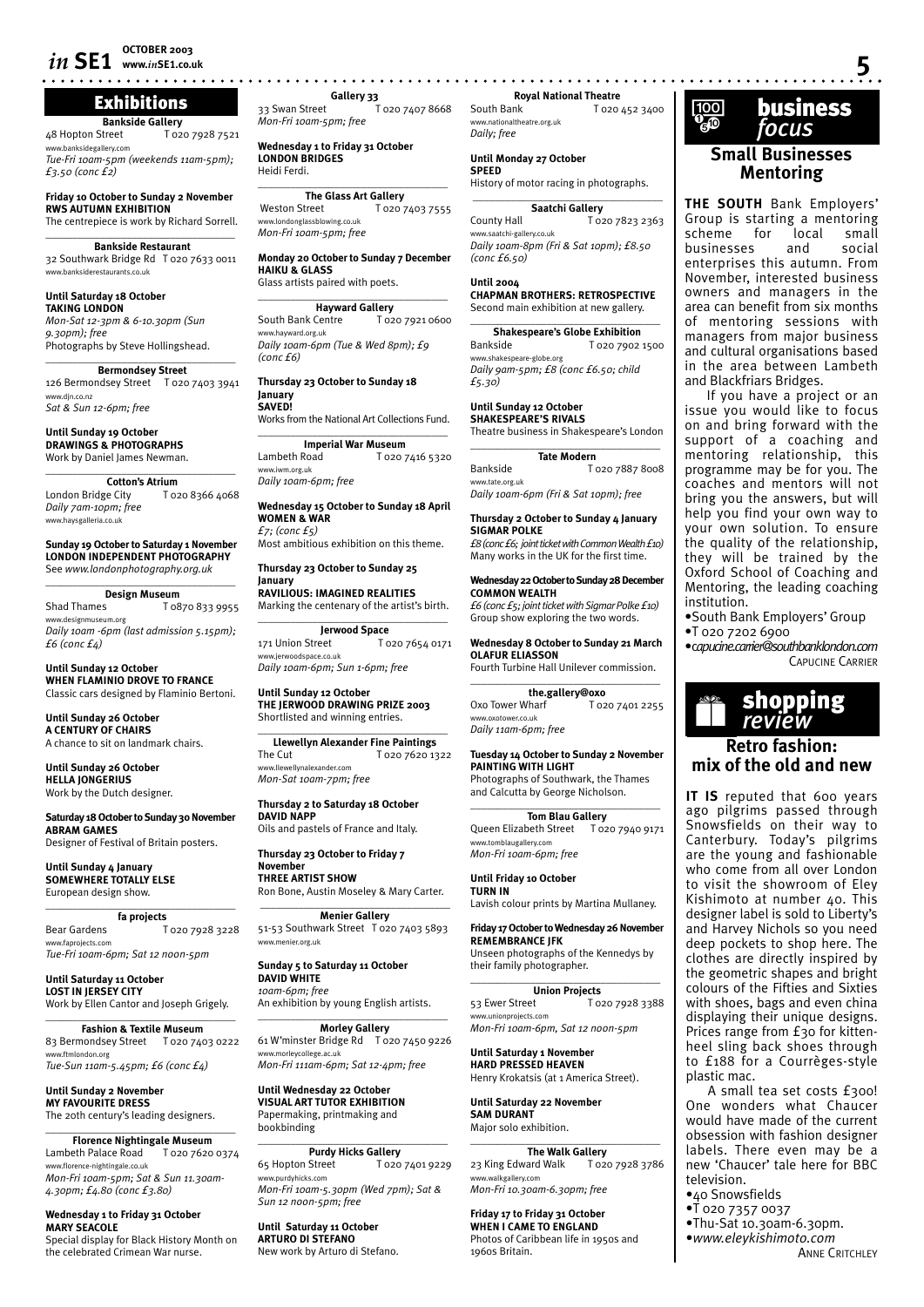**OCTOBER 2003 6 www.***in***SE1.co.uk** *in* **SE1**

## Church Services

**St George's RC Cathedral**<br>Lambeth Road<br>T 020 79 Lambeth Road T 020 7928 5256 www.southwark-rc-cathedral.org.uk

#### **Saturday 11 October DIA DE LAS AMERICAS** *1pm*

Solemn Mass celebrated by the Archbishop of Southwark for members of the Spanish speaking South American community. Includes procession of flags and representatives national costume. Followed by music and food in the cathedral car park.

**\_\_\_\_\_\_\_\_\_\_\_\_\_\_\_\_\_\_\_\_\_\_\_\_\_\_\_\_\_\_\_\_\_\_\_ St George the Martyr<br>ligh Street** T 020 7407 2796 Borough High Street www.stgeorgethemartyr.co.uk

#### **Wednesday 8 October HARVEST COMMUNION**

*12.45pm* Harvest Holy Communion service for local business people. Those attending are invited to bring something for the Manna Centre - pasta, preserves, rice, beans or tea bags.

**Sunday 12 October HARVEST THANKSGIVING** *10.30am*

Climax of *Harvest in the Borough* festival. \_\_\_\_\_*\_\_\_\_\_\_\_\_\_\_\_\_\_\_\_\_\_\_\_\_\_\_\_\_\_\_\_\_\_\_*

**St John's Waterloo** Waterloo Road www.stjohnswaterloo.co.uk

**Sunday 12 October HARVEST FESTIVAL** *10.30am*

Annual thanksgiving followed by lunch.

**Wednesday 15 October INCLUSIVE CHURCH COMMUNION SERVICE** *11am* 

Service to coincide with Anglican primates' meeting at nearby Lambeth Palace to discuss homosexuality. One of three churches surrounding the event with prayer. Prayer and special services also at St Matthew's Westminster and St Peter's Vauxhall.

#### **ONLY THE BEST tea and coffee at**

**Bramah MUSEUM** 

**Southwark Street London Bridge** www.bramahmuseum.co.uk

## $\mathsf{arts}$   $\land$   $\blacksquare$  Music  *extra* !

#### **Sean Kelly Gallery London Road**

**GEORGE NICHOLSON'S** photographic exhibition opens at the Oxo Tower this month. Where did he go for the framing? Sean Kelly in SE1's London Road. This is where Craigie Aitchison goes before the Royal Academy's Summer Exhibition along with many other artists preparing for summer shows.

October is also a busy month as students return to the London College of Printing. Brushes, the full Winsor & Newton range, pencils and portfolios can be found at competitive prices and crammed into this little shop.

There is plenty of expert advice available. For the last three years the business has been in the hands of a family and staff who are all working artists. Nazir Sulemanji is a wild life photographer from Tanzania who comes with 21 years experience with Kodak. His wife Shakila is a graphic designer and their art student daughter Sara already has work for sale on the wall.

Downstairs in the workshop are Karl Swinyard and Mike Stevens who have fine art backgrounds. Here frames are handfinished and the rare art of gilding continues.

The affordable art on sale comes with frames agreed by the artist and the French or double mounts pick up the colour of the print. Limited edition prints start at £35. Hand-made greeting cards are £3.25. Cards by local artists include Sarah Gibb. A delightful bright Craigie Aitchison postcard is just 55p. •Sean Kelly Gallery

•21 London Road •T 020 7928 9722

•Mon-Fri 9.30-5.30pm; Sat 10am-5pm LEIGH HATTS

**Saturday 11 October JAZZ IN THE CRYPT** *7.30pm; £5*

**Thursday 16 October LUNCHTIME RECITAL** *1pm, free*

**Thursday 30 October LUNCHTIME RECITAL** *1pm, free*

and Schumann.

Waterloo Road www.stjohnswaterloo.co.uk **Every Wednesday LUNCHTIME RECITAL** *1.10pm; free*

www.dswark.org/cathedral **Every Monday**

*1.10pm; free*

Cathedral)

Cathedral)

Cathedral) Mon 27: **David Pipe Every Tuesday LUNCHTIME RECITAL** *1.10pm; free*

**Friday 3 October AGE OF ENLIGHTENMENT**

Roger Norrington. **Saturday 4 October PURCELL SINGERS**

*8pm; £5-£25* 

**LUNCHTIME ORGAN RECITAL**

Mon 6: **Stephen Disley** (Southwark

Mon 13: **Peter Wright** (Southwark

Mon 20: **Richard Tanner** (Blackburn

Tues 7: **Trinity College of Music** Tues 14: **Andy Scott** 

Tues 21: **Alisdair Kitchen** (Piano) Tues 28: **Cecilia Gill & Tim Wayne-Wright with Goldsmiths' Chamber Orchestra** 

Orchestra of the Age of Enlightenment and the Choir of Enlightenment, directed by

*7.30pm; £10-£15* The Purcell Singers with the Romantic Symphony Orchestra perform Brahms's choral masterpiece *Ein Deutsches Requiem* and Georg Schumann's rarelyheard *Sehnsucht* ('Longing')

*1pm, free*

Henri Alvin (flute & harp). **Thursday 23 October LUNCHTIME RECITAL**

Trinity College of Music students.

Pianist Joan Taylor plays music by Debussy, Rachmaninov, Bach, Beethoven,

\_\_\_\_\_\_\_\_\_\_\_\_\_\_\_\_\_\_\_\_\_\_\_\_\_\_\_\_\_\_\_\_\_\_\_

Wind ensembles and chamber music. \_\_\_\_\_\_\_\_\_\_\_\_\_\_\_\_\_\_\_\_\_\_\_\_\_\_\_\_\_\_\_\_\_\_\_ **Southwark Cathedral**<br>Montague Close **T** 020

**St John's Waterloo**<br>and **To20 7928 2003** 

T 020 7367 6700

Jazz Pilgrims provide the music at this popular event. Ticket includes supper.

**Cinema Organ Society** Edric Hall, LSB University, Borough Road www.cinema-organs.org.uk

**Sunday 19 October ORGAN RECITAL** *3pm; £6*

Nigel Ogden (of BBC Radio 2's *The Organist Entertains* programme) on the Mighty Wurlitzer organ. \_\_\_\_\_\_\_\_\_\_\_\_\_\_\_\_\_\_\_\_\_\_\_\_\_\_\_\_\_\_\_\_\_\_\_

**Menier Arts Centre** 51-53 Southwark Street T 020 7403 5893 www.menier.org.uk

#### **Wednesday 10 & Thursday 11 October SILYA & VYHOD**

*8pm: £20* First Time in London. Silya and Vyhod (St Petersburg) perform the best representative of Leningrad's early 80s rock. Reserved seats from 020 7378 1721.

 $\_$ **St George's RC Cathedral**<br>1 Road<br>1 020 7928 5256

Lambeth Road www.southwark-rc-cathedral.org.uk

**Saturday 18 October ORGAN RECITAL** *1.05pm; free* George Chittenden from Aberdeen.

**\_\_\_\_\_\_\_\_\_\_\_\_\_\_\_\_\_\_\_\_\_\_\_\_\_\_\_\_\_\_\_\_\_\_\_ St George the Martyr<br>High Street T 020 7407 2796** Borough High Street www.stgeorgethemartyr.co.uk

**Monday 6 October LUNCHTIME RECITAL** *1pm; free*

Royal Academy of Music wind ensemble.

**Tuesday 7 October LUNCHTIME RECITAL** *1pm; free* Karma Sunderman (soprano), Simon Sunderman (bass-baritone) and Katrine Reimers (piano).

**Wednesday 8 October OLD-FASHIONED SINGSONG** *7.30pm; free* 

An evening sing-song in the crypt.

**Thursday 9 October POETRY** *1pm; free* Words and music for National Poetry Day.

**Friday 10 October LUNCHTIME RECITAL** *1pm; free* Chamber music by Morley College students.

**Friday 10 October BOROUGH MUSIC SCHOOL** *7.30pm; free* Concert by children.

# **Morley College**

Courses enrolling throughout the year in Visual Arts, Music, Languages and Humanities, Exercise and Health, Dance and Drama, and much more.

See www.morleycollege.ac.uk for a list of FREE Black History Month events taking place at the College in October. All welcome.

*Call or email now for our course guide, or check our website for course details*

Morley College, 61 Westminster Bridge Road, London SE1 7HT, tel: 020 7450 1889 fax: 020 7928 4074 Email: enquiries@morleycollege.ac.uk web: www.morleycollege.ac.uk

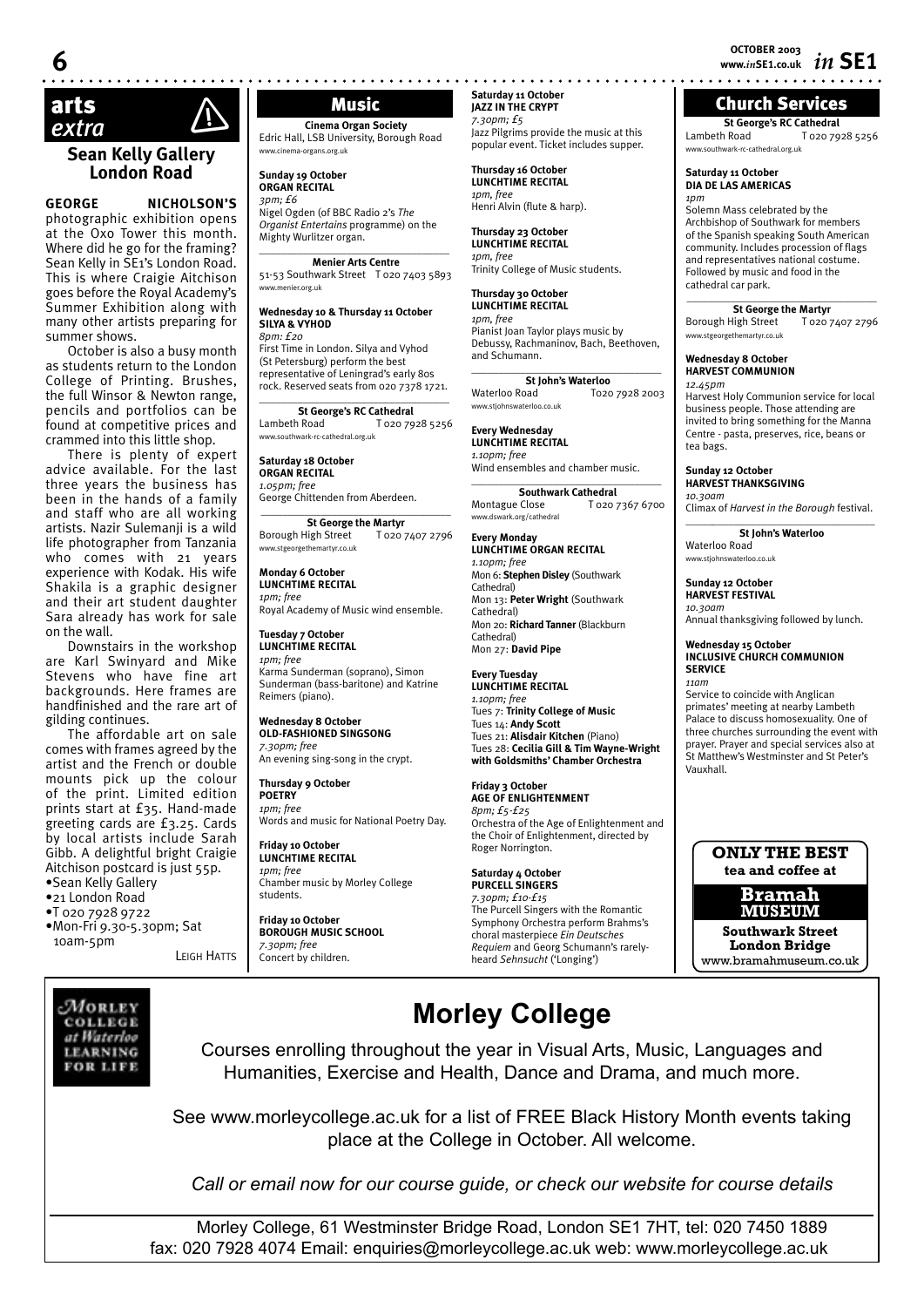**Calder Bookshop** 51 The Cut T 020 7633 0599 Talks & Meetings

#### **Thursday 2 October SAMUEL BECKETT'S COMPANY**

<sub>-</sub><br>www.calderpublications.com

*6.45pm; £3 (conc £2) Company* is the best-known and most poignant of Beckett's late novellas, in which the narrator, alone on his back in the dark, examines his present situation and recalls childhood memories and amorous episodes from his youth. Narrated by two experienced Beckett actors.

#### **Thursday 9 October JAZZ POETRY SUPERJAM**

*6.45pm; £3 (conc £2)* To mark the recent death of the Afro-American jazz poet Ted Joans, distinguished poets and musicians perform his work and their own, individually and together. Artists include: John Hegley (poems, songs, mandolin), Michael Horovitz (poems, songs, anglosaxophone), Michael Lukes (alto and soprano sax) and Hank Wangford (country songs and guitar). A special National Poetry Day event presented by Live New Departures.

#### **Thursday 16 October TWO WOMEN for ONE GHOST**

*6.45pm; £3 (conc £2)* Play reading of René de Obaldia's comic play based around a confrontation between the wife and mistress of a travelling salesman interrupted by the invisible presence of the object of their argument, just killed in a car crash. Obaldia was one of the wittiest and most versatile of the post-war French dramatists.

#### **Thursday 23 October EVELYN WAUGH: SATIRE and SOCIETY** *6.45pm; £3 (conc £2)*

Bookshop proprietor, publisher and author John Calder will talk about writer Evelyn Waugh, whose life and career would have been controversial if he had been less popular, more criticised had he been less complex.

#### **Thurday 30 October HENRY MILLER: LITERARY ANARCHIST** *6.45pm; £3 (conc £2)*

Henry Miller was a reluctant iconoclast, an avoider of trouble, a naive American with no sense of propriety or tact, but also a brilliant and natural writer who smashed the barriers of censorship and hypocrisy without it being his intent. John Calder talks about the man he knew and published. An actor reads from Miller's novels and other work.

\_\_\_\_\_\_\_\_\_\_\_\_\_\_\_\_\_\_\_\_\_\_\_\_\_\_\_\_\_\_\_\_\_\_\_ **Design Museum**<br>Shad Thames To<sub>2</sub> T 020 7940 8783 www.designmuseum.org

#### **Friday 3 October**

**HELLA JONGERIUS** *7.15pm; £10 (conc £6)* Dutch designer-maker discusses her career andf future plans as well as her current exhibition. See exhibition listings on page 5.

\_\_\_\_\_\_\_\_\_\_\_\_\_\_\_\_\_\_\_\_\_\_\_\_\_\_\_\_\_\_\_\_\_\_\_ **Florence Nightingale Museum** Lambeth Palace Road T 020 7620 0374 www.florence-nightingale.co.uk

#### **Monday 6 October MARY SEACOLE**

*6pm; 8.50 (conc £6.50)* Author Jan Marsh talks about 'The representation of black people in the nineteenth century, with reference to Mary Seacole'. Advance booking advised. A Black History Month event. See exhibition listings on page 5.

**Imperial War Museum**<br>I ozo 7 T T 020 7416 5320 www.iwm.org.uk

#### **Sunday 26 October WE ALSO SERVED**

*2pm; free* Stephen Bourne gives an illustrated talk highlighting the wartime experiences of black women in Britain. Among those featured are writer and broadcaster Una Marson (the first black woman programme maker at the BBC) and servicewomen Lilian Bader (WAAF) and Connie Mark (ATS). The speaker, who has always lived in Southwark, also remembers his Aunt Esther, a black Londoner, who served as a fire watcher during the Blitz.

#### \_\_\_\_\_\_\_\_\_\_\_\_\_\_\_\_\_\_\_\_\_\_\_\_\_\_\_\_\_\_\_\_\_\_\_ **Museum of Garden History**

Lambeth Palace Road T 020 7401 8865 ง<br>พระอาชีพาการ

#### **Wednesday 8 October AUTUMN LECTURE** *7pm; £10*

Jane Fearnley-Whittingstall talks on 'The Garden - An English Love Affair'.  $\_$ 

**Old Operating Theatre Museum & Herb Garret** 9a St Thomas Street T 020 7955 4791 www.thegarret.org.uk

#### **Sunday 5 October MR GUY'S HOSPITAL & THE CARIBBEES** *2pm; £4 (conc £3)* Jane Bowden-Dan discusses the medical care of Caribbean slaves sent from the

West Indies by London merchants for treatment at Guy's Hospital. \_\_\_\_\_\_\_\_\_\_\_\_\_\_\_\_\_\_\_\_\_\_\_\_\_\_\_\_\_\_\_\_\_\_\_

**Southwark & Lambeth Archaeological Society** Hawkstone Hall, Kennington Road

#### **Tuesday 28 October HISTORY AND ARCHITECTURE OF SHOPS & SHOPPING** *7.30pm; £1 (refreshments from 7pm)*

Brian Bloice of Morley College.  $\_$ 

**St John's Waterloo**<br>and **T** 020 7928 2003 Waterloo Road www.stjohnswaterloo.co.uk

#### **Thursday 16 October ETHICS OF PRE-EMPTIVE WAR** *6pm for 6.30pm; free* Lecture by Giles Fraser.

**Tuesday 21 October THE BIBLE AND THEOLOGY IN THE SECOND CENTURY** *6.30pm; £2.50* Dr Graham Gould, formerly of King's College London.

**Tuesday 28 October THE THIRD CENTURY: THEOLOGY, HERESY AND SCHISM** *6.30pm; £2.50*

Dr Graham Gould

Special Events

Jerwood Space, Union St T 020 7928 9528

#### **Tuesday 28 October FORUM AGM**

 $6.30<sub>pm</sub>$ Includes updates on redevelopment, Thames tunnel project and a talk by one of the Tabard Square archaeology team.

| <b>City Hall</b>    |                 |  |
|---------------------|-----------------|--|
| <b>Oueen's Walk</b> | T 020 7983 4100 |  |
| www.london.gov.uk   |                 |  |

#### **Saturdays 4 & 18 & Sundays 5 & 19 October OPEN DAYS**

*Sat 9am-1pm; Sun 2-6pm; free* A chance to see inside City Hall.

\_\_\_\_\_\_\_\_\_\_\_\_\_\_\_\_\_\_\_\_\_\_\_\_\_\_\_\_\_\_\_\_\_\_\_ **Old Operating Theatre Museum & Herb Garret** 9a St Thomas Street T 020 7955 4791 www.thegarret.org.uk

#### **Friday 17 October TABLEAU MORTE**

2pm; £6 (conc £5)

A tutored drawing session for adults who are invited to explore the architecture of the garret and the surgical instruments. A Big Draw event. Booking essential. **\_\_\_\_\_\_\_\_\_\_\_\_\_\_\_\_\_\_\_\_\_\_\_\_\_\_\_\_\_\_\_\_\_\_\_**

**St George the Martyr**<br> **Street** T 020 7407 2796 Borough High Street www.stgeorgethemartyr.co.uk

#### **Tuesday 7 October AN EVENING WITH DICKENS** 7.30pm; free

Readings from the works of the Charles Dickens. Includes the first performance of a children's hymn written by Dickens.

#### **Saturday 11 October AUTUMN SALE** *11am; 20p*

Bric-a-brac, books, tombola, cakes, toys.  $\_$ 

**St John's Waterloo**<br>Waterloo Road<br>To20 T 020 7928 2003 www.stjohnswaterloo.co.uk

#### **Tuesday 14 October POSITIVE JOURNEYS**

*6pm-9pm; advance booking* Faith Communities & HIV. Talks by Professor Brian Gazzard (Chelsea and Westminster Hospital), Imam al Haji-Ibrahim Kamora (Deptford Mosque) and Gus Cairns (Editor in chief – Positive Nation). also workshops exploring spiritual issues within three faith traditions. Sponsored by St. John's Church, London Ecumenical Aids Trust, London's HIV Community Chaplaincy, Lambeth Primary Care Trust, Christian Aid and Christians Aware. More details on 020 7928 2003.

We have 10 places available for residents of **West Bermondsey priority neighbourhood** on our

### **Planning Training Programme**

If you would like to learn more about how to influence development in your area then sign up for this programme which will increase your knowledge of the planning system and help to make your input effective. There will also be an opportunity to join a group that is looking at planning issues in the area on an ongoing basis.

> **Wednesday 1st October and Thursday 2nd October**  5-9pm at Leathermarket JMB Office

(a day session will be available at another time for those who find this time inconvenient we may also arrange a weekend session)

For more information or to book a place call Emma on 020-7732-8856 or e-mail info@willowbrookcentre.org.uk

Funded by Southwark Alliance. Delivered in partnership with Planning Aid for London.

# Special Events<br>
Bankside Residents Forum<br> **Bankside Residents Forum**<br>
diary<br>
diary

At Copyprints staff are awaiting news of the Chaucer Blue Plaque which they hope will go up this month on the anniversary of Geoffrey Chaucer's death. It would be a pity if the October date was missed as it also coincides with BBC1's *Canterbury Tales*. Big celebrations are promised including a VIP to unveil the prized plaque.

The agreed Chaucer plaque will be on the very site of the Tabard Inn where the opening of the *Canterbury Tales* is set. However, elsewhere there is some concern that the new blue plaques are not always going up in the right places. The Charles Dickens plaque in Lant Street, unveiled by Simon Callow, is on the school rather than site of Dickens' childhood home.

Even worse is news that the Mary Wollstonecraft plaque will not be on the site of her Dolben Street house but on the yet to be built Palestra opposite Southwark Station. The early feminist knew neither.

\*\*\* There was a splendid exhibition about regeneration and gardens in the Barge House building to coincide with the Thames Festival. Southwark Cathedral was illustrated with then and now pictures. Unfortunately the picture of the bombed nave was not Southwark Cathedral but St George's Cathedral.

# **[ SE1 Direct ]** weekly email updates news events information **www.SE1direct.co.uk**